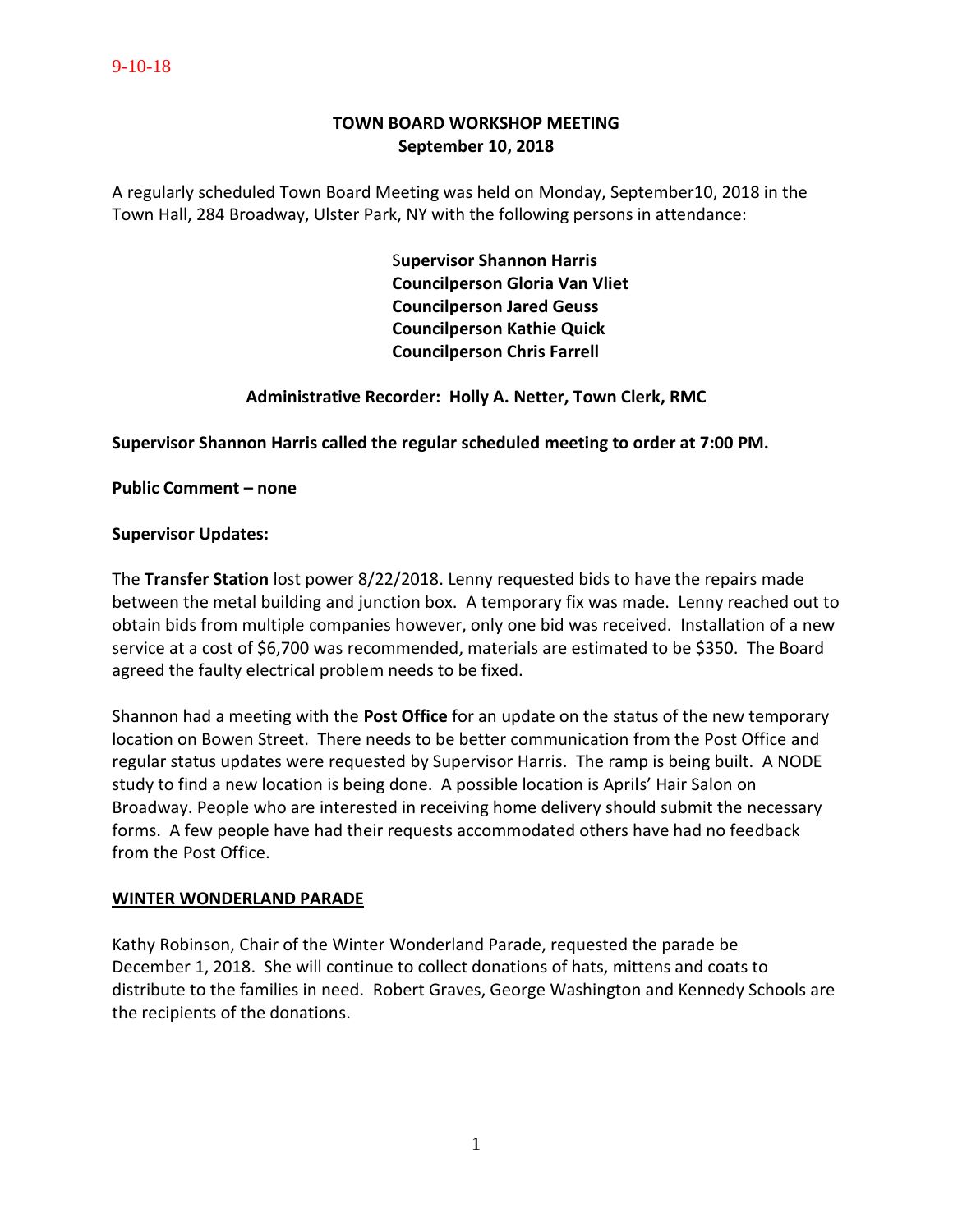## **Temporary Postal Trailer**

**Clayton Corjulo,** resident at 168 W Stout Ave. Port Ewen, made a request for the Town Board to install privacy screening from the temporary postal trailer. A recommendation of installing fencing 40 ft. x 15 ft. high was made by Mr. Corjulo. He said it could be taken down when the trailer is moved and the Town could use it in another location. He also suggested the location of the trailer be moved 60 ft. south of its current position and submitted an aerial diagram with the recommended location. He would like to have the entrance closed on the West Stout side and widened on the Bowen Street side. The Board discussed the request and tried to come up with some solution. Councilperson Van Vliet was not in favor of installing the fence because it is a temporary location and the trailer is now in view of many residents. Mr. Carjulo did not feel it was an unreasonable request. The Board will look into the matter and no decision was made.

## **SEQR REVIEW AND ADOPTION OF MASTER PLAN**

**A MOTION WAS MADE BY COUNCILPERSON JARED GEUSS TO AUTHORIZE SUPERVISOR HARRIS TO SIGN LABERGE GROUP CONTRACT ADDENDUM NUMBER 2018-04 FOR THE FINAL SERIES OF MEETINGS, CONCEPT DRAWING REVISIONS AND ADJUSTED FEE SCHEDULE TO COMPLETE THE CPC MASTER PLAN SEQR REVIEW AND LOCAL ADOPTION. THE MOTION WAS SECONDED BY COUNCILPERSON CHRIS FARRELL. ALL MEMBERS PRESENT WERE IN FAVOR. MOTION CARRIED.**

## **EXPEDITED MASTER PLAN ZONING UPDATE**

**A MOTION WAS MADE BY COUNCILPERSON CHRIS FARRELL TO AUTHORIZE THE SUPERVISOR TO SIGN THE CONTRACT WITH LABERGE GROUP FOR SCOPE OF WORK LEADING TO EXPEDITED ZONING PROPOSALS FOR NEW REGULATIONS AND LAND USE AMENDMENTS. ZONING CODE, DRAFTING AND RESEARCH FEES NOT TO EXCEED \$5,000. THE CPC/TOWN BOARD MEETINGS WILL BE BILLED AT A RATE OF \$1,100 PER MEETING (2) AND (1) PUBLIC HEARING AT \$1,500.THE MOTION WAS SECONDED BY COUNCILPERSON KATHIE QUICK. ALL MEMBERS PRESENT WERE IN FAVOR. MOTION CARRIED.** 

### **ESOPUS LOCAL EVENT/BUSINESS PROMOTIONAL CAMPAIGN**

**A MOTION WAS MADE BY COUNCILPERSON CHRIS FARRELL TO ACCCEPT THE SIGNED AGREEMENT TO LAUNCH THE TOWN OF ESOPUS ECONOMIC DEVELOPMENT COMMITTEE PLATFORM BY KINGSTON CREATIVE FOR A MONTHLY CONTENT FEE (4 PAYMENTS OF \$1,000). THE MOTION WAS SECONDED BY SUPERVISOR SHANNON HARRIS. ALL MEMBERS PRESENT WERE IN FAVOR. MOTION CARRIED.**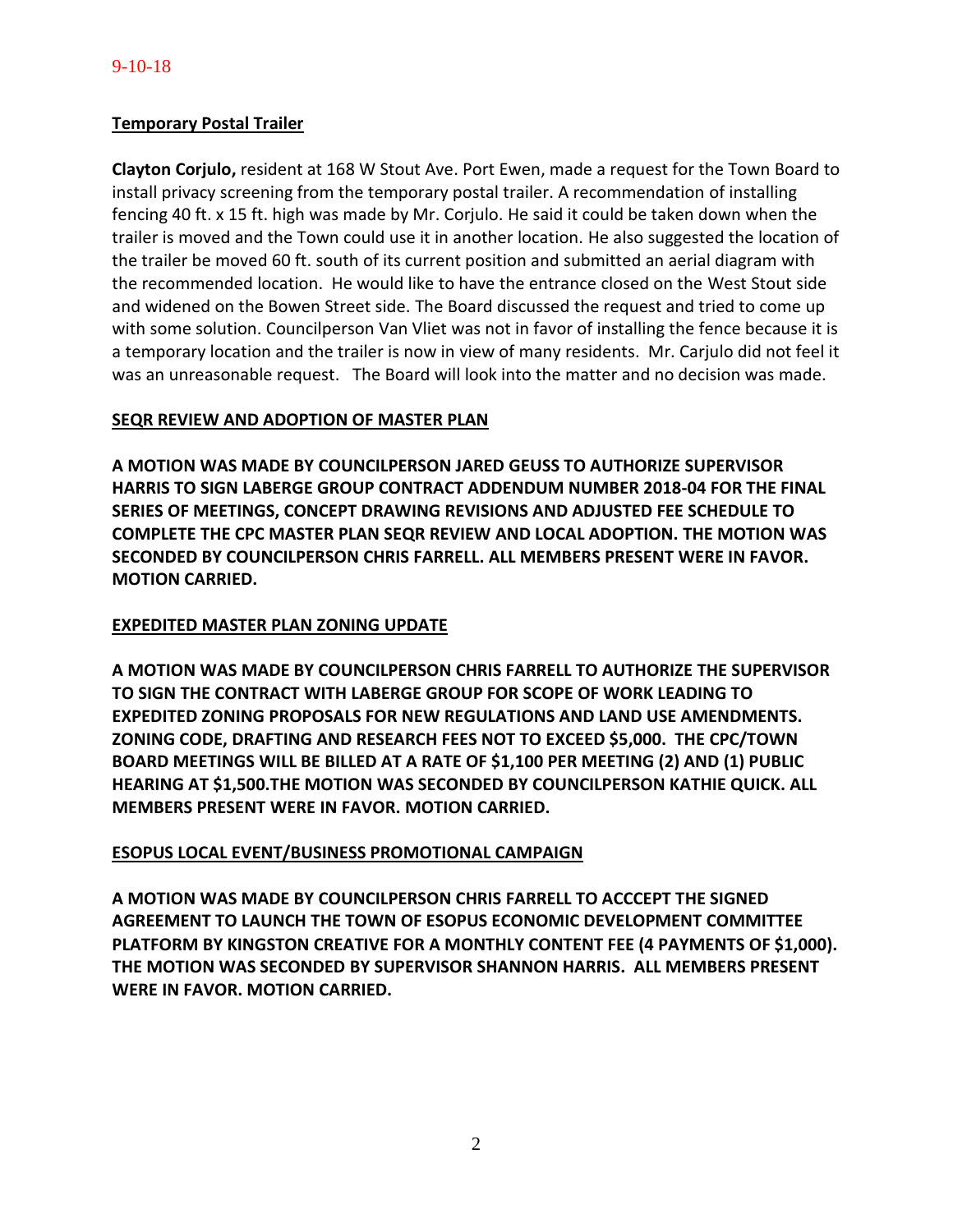## **TAX AND BUDGET TRANSPARENCY**

**A MOTION WAS MADE BY COUNCILPERSON JARED GEUSS TO AUTHORIZE THE SUPERVISOR TO SIGN THE CLEAR GOV SERVICE ORDER AND APPROVE THE INVOICE FOR THE TOWN OF ESOPUS GOVERNMENT PROFILE FOR TRANSPARENCY AND BENCH MARKING PLATFORM. THE MOTION WAS SECONDED BY COUNCILPERSON CHRIS FARRELL. ALL MEMBERS PRESENT WERE IN FAVOR. MOTION CARRIED.** 

### **PEAK POWER CONTRACT**

The authorization to sign the Peak Power contract was tabled. Dan Vedder will be asked which options he feels is best for the Town. The Board will make a motion at the Town Board meeting September 20, 2018.

### **EXECUTIVE SESSION**

**A MOTION WAS MADE BY COUNCILPERSON JARED GEUSS TO ENTER INTO EXECUTIVE SESSION AT 8:00 PM PURSUANT TO THE NYS OPEN MEETINGS LAW, SECTION 105 TO DISCUSS THE RECUSAL OF A PARTICULAR PERSON AND THE PROPOSED ACQUISITION OF REAL PROPERTY. THE MOTION WAS SECONDED BY COUNCILPERSON CHRIS FARRELL. ALL MEMBERS PRESENT WERE IN FAVOR. MOTION CARRIED.** 

**A MOTION TO COME OUT OF EXECUTIVE SESSION WAS MADE AT 8:50 PM BY SUPERVISOR SHANNON HARRIS AND WAS SECONDED BY COUNCILPERSON KATHIE QUICK. ALL MEMBERS PRESENT WERE IN FAVOR. MOTION CARRIED.** 

### **ACTION OF EXECUTIVE SESSION**

**A MOTION WAS MADE BY COUNCILPERSON GLORIA VAN VLIET TO HAVE THE LAND USE ATTORNEY CONTACT THE ZBA ATTORNEY TO TALK ABOUT THE PARTICULAR INDIVIDUAL AND PRESENT THE CASE FOR HIS/HER RECUSAL IN THE MATTER. THE MOTION WAS SECONDED BY COUNCILPERSON CHRIS FARRELL.**

**THE BOARD WAS POLLED:** 

| <b>Supervisor Shannon Harris</b>      | <b>AYE</b> |
|---------------------------------------|------------|
| <b>Councilperson Gloria Van Vliet</b> | <b>AYE</b> |
| <b>Councilperson Jared Geuss</b>      | NΟ         |
| <b>Councilperson Kathie Quick</b>     | <b>AYE</b> |
| <b>Councilperson Chris Farrell</b>    | <b>AYF</b> |

**VOTE 4 AYES, 1 NO, MOTION PASSED.**